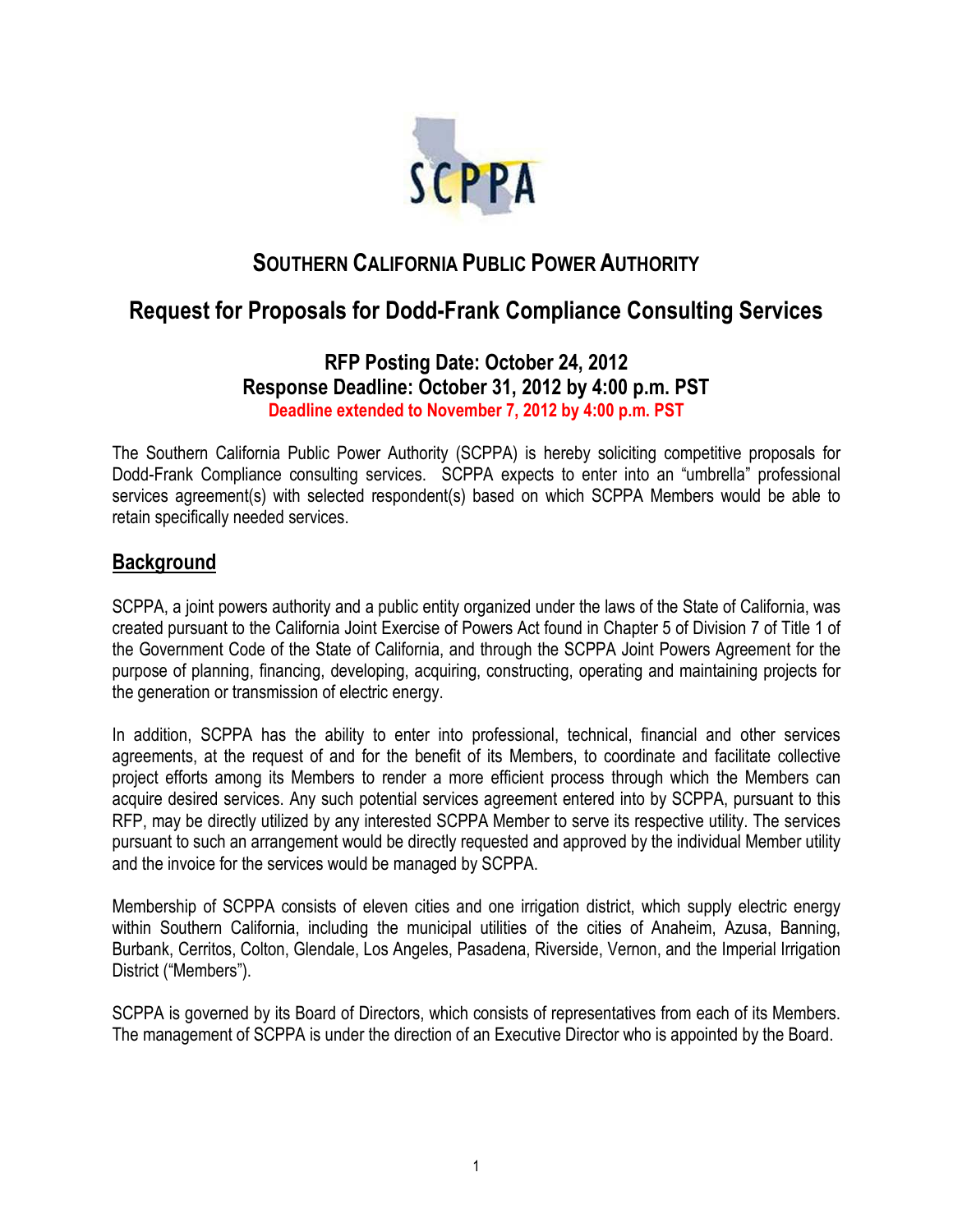## **Scope of Services**

Several SCPPA Members have expressed interest in retaining consulting services to assist them in understanding, preparing for and achieving compliance with Dodd-Frank and Title VII as a Public Owned Utility (POU). More specifically, services may be needed in the following areas:

#### **1. Overview of Dodd-Frank and Title VII (with respect to Electric Utilities)**

- Special Entity definition
- Volker Rule
- Municipal Advisor
- Swap Dealer registration
- Swap Dealer definition
- Definition of Swap Typical SCPPA Member transactions and inclusion or not
- Treatment of Environmental Attributes (RECs, Allowances, etc.)
- Contract for Difference Arrangements (CFD)

#### **2. Exemptions under Dodd-Frank**

- CAISO
- ISDA Protocol
- Special Entities
- Forward Contract Exclusion
- Trade Option Exemption
- End User Exception

#### **3. Compliance Obligations**

- Deadlines
- Recordkeeping
- Reporting
- When Clearinghouses must be used
- Affirmations to counterparties regarding physical hedging

#### **4. Reporting Compliance**

- Overview of subject transactions and requirements
- Relevant timelines
- Swap definition
- Special Entity impacts (internal and external)
- Information Requests from Counterparties

#### **5. Utility Impacts**

- Current state evaluation
- Gap identification
- Tactical planning
- Working group formation
- "Best of Class" policies and procedures
- Cost of implementation
- Overview of future state for compliance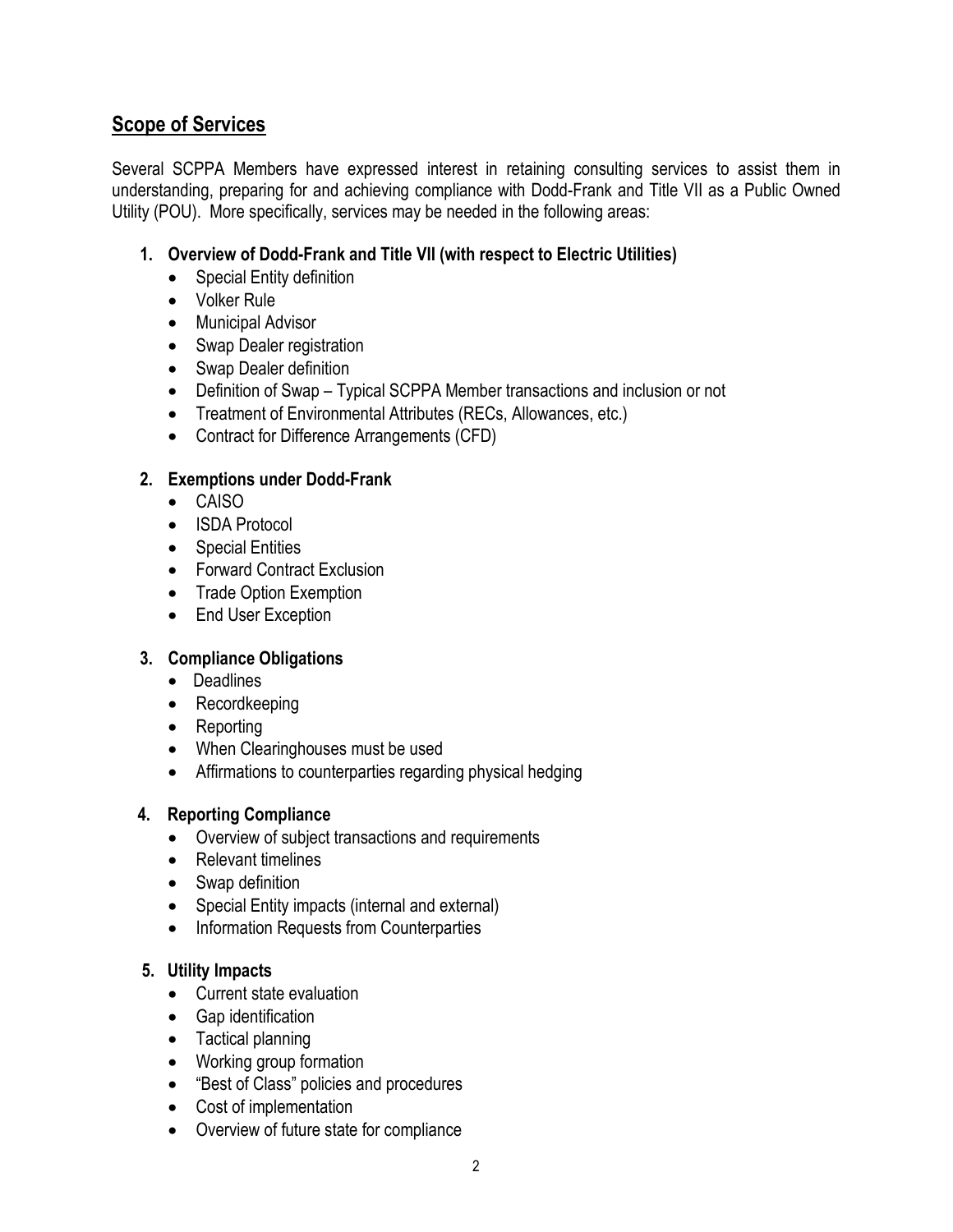#### **6. Other Related Matters**

• Evaluate certain SCPPA contracts

# **Proposal Submission Required Elements**

**1. Transmittal Letter:** A brief statement of the Respondent's understanding of the work to be done and commitment to perform the work as scheduled including a summary of exceptions taken to the request for proposal requirements, statement of work, specifications, and reference to any proposed contractual terms and conditions required by the proposer. An officer authorized to bind must sign the proposal on behalf of the proposer and must include the following declarations on the Transmittal Letter:

> "This proposal is genuine, and not sham or collusive, nor made in the interest or in behalf of any person not herein named; the proposer has not directly or indirectly induced or solicited any other proposer to put in a sham bid, or any other person, firm or corporation to refrain from submitting a proposal; and the proposer has not in any manner sought by collusion to secure for themselves an advantage over any other proposer."

- **2. Applicant Information**: Provide legal name of the company, physical street address, e-mail address, telephone, name and title of individuals authorized to represent the Respondent.
- **3. Proposal:** Provide a description of the proposed project, how it meets each of the objectives of this request for proposals, a detailed description addressing all of the Scope of Services, as well as any tasks, task elements and/or functions that are not part of the proposal.
- **4. Fees:** SCPPA is interested in discovering the Respondent's capabilities and pricing to make an informed decision and proceed to more specific negotiations. Pricing should be made based on good faith estimates of the requirements defined in this request for proposals. Detail specific examples or estimates of the fees. Describe how the fees will be determined. Prior to contract award, the successful bidder shall supply a detailed breakdown of the applicable overheads and fringe benefit costs that are part of the labor rates and other direct costs associated with the services to be performed. The proposal will provide a fixed price for each area of the Scope of Services. Award of the Scope of Services may be to different Respondents based on the evaluation of the proposals.
- **5.** In addition to the pricing for each area of the Scope of Services, an optional lower combined fixed price for all Scope of Services (combined award), may be offered at the Respondent's discretion. In this case, payment for each area of the Scope of Services would be proportional to the sum of the discrete fixed pricing applied to the combined award price. Whether a combined award is offered or not, all proposals shall have pricing for each Scope of Services.
- **6. Experience:** Respondent will clearly identify project participants and management team.
	- a. Describe your firm's experience as may be applicable to this request for proposals, your organizational structure, management qualifications, and other contract-related qualifications, including number of years firm has been in business.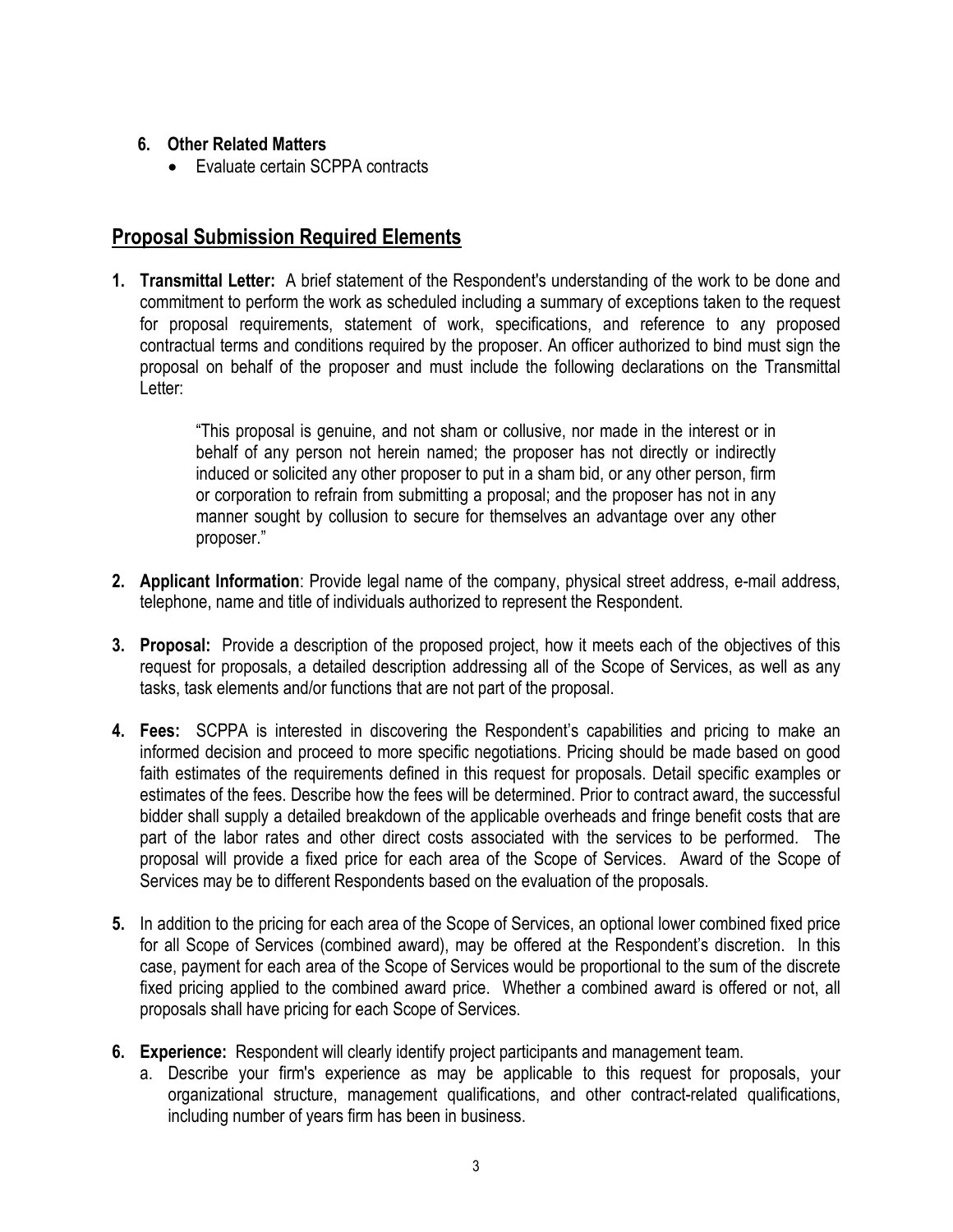- b. Specify key employees and describe their qualifications, experience and duties related to this request for proposals, including the office location(s) where work will be performed.
- c. Provide a commitment statement for the retention and use of key employees as proposed, their availability to initiate and sustain the proposal, as well as planned supplemental employees if key personnel are not available to assure project delivery.
- d. State whether proposer will use subcontractors to perform services pursuant to the contract. Should the use of subcontractors be offered, the proposer shall provide the same assurances of competence for the subcontractor, plus the demonstrated ability to manage and supervise the subcontracted work. Subcontractors shall not be allowed to further subcontract with others for work. The provisions of any contract resulting from this RFP shall apply to all subcontractors in the same manner as to the proposer.
- e. Respondent shall indicate any and all pending litigation that could affect the viability of respondent's proposal, continuance of existing contracts, operation or financial stability.
- f. Describe whether the proposer has, within the last five years, rendered any service to SCPPA or to any of SCPPA's Members, either as a contractor or subcontractor, either under the current proposer's name or any other name or organization. If so, please provide details (status as prime or subcontractor, brief description of the contract, contract start and end dates, the contract administrator name, and total actual contract expenditures).
- g. If the proposer has not rendered any service within the last five years to SCPPA or to any of SCPPA's Members, then please provide references over that period with the requested details described above including the counterparty for which services were provided.
- **7. Schedule:** Respondents will clearly outline a schedule for all of the Scope of Services . The agreed upon schedule is not to be modified except by written mutual agreement by both parties.

#### **Evaluation of Proposals**

A selection committee, composed of participating Members, will evaluate all submitted proposals on the following four criteria. Proposers that are within the competitive range of scores in the written proposal may be invited to an oral interview. Factors to be considered, but not limited to, include:

- Fees
- Schedule
- **Experience**
- Quality

### **Proposal Submission Delivery Requirements**

There will not be an initial proposer's conference associated with this request for proposals. Clarification questions may be addressed to Vernon Oates at: voates@scppa.org.

One (1) hard copy of your response, including a transmittal letter of authentic offer with wet-ink authority signature, and any supporting documentation should be delivered no later than 4:00 p.m. PPT on October 31, 2012 to: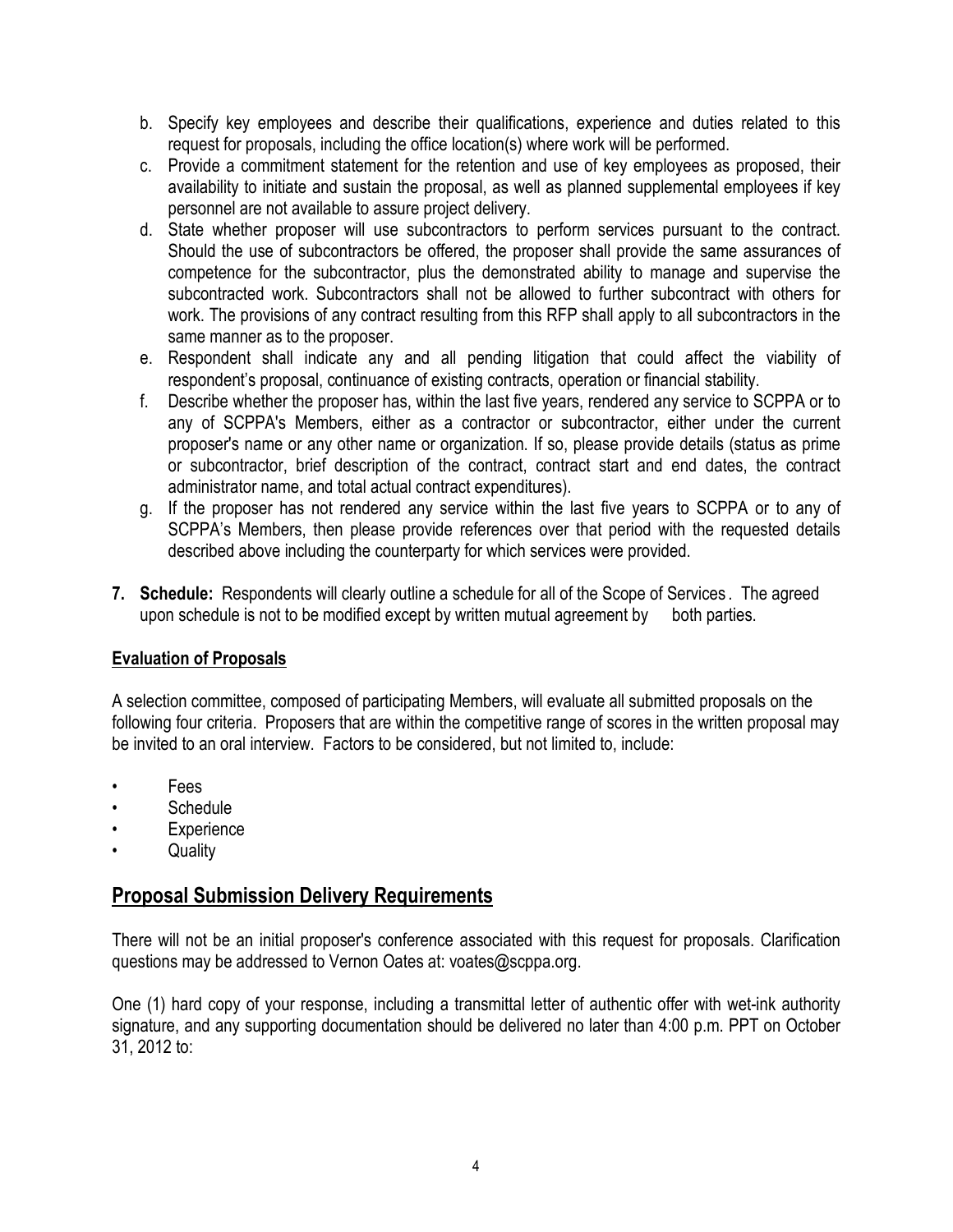Southern California Public Power Authority Attention: Vernon Oates, Director of Finance & Accounting 1160 Nicole Court Glendora, California 91740

One electronic copy of your proposal should also be e-mailed to voates@scppa.org no later than the time and date referenced above.

No contact should be made with the Board of Directors, committees or working group representatives, or SCPPA Participating Members concerning this request for proposals.

All information received by SCPPA in response to this request for proposals is subject to the California Public Records Act and all submissions may be subject to review in the event of an audit.

### **Proposal Terms and Conditions**

- 1. SCPPA reserves the right to cancel this RFP at any time, reject any and all proposals and to waive irregularities.
- 2. SCPPA shall determine at its sole discretion the value of any and/or all proposals including price and non-price attributes.
- 3. Proposals may be sub-divided or combined with other proposals, at SCPPA's sole discretion.
- 4. SCPPA shall perform an initial screening evaluation to identify and eliminate any proposals that are not responsive to the request for proposals, do not meet the minimum requirements set forth in the request for proposals, are clearly not economically competitive with other proposals, or are submitted by respondents that lack appropriate creditworthiness, sufficient financial resources, or qualifications to provide dependable and reliable services.
- 5. SCPPA reserves the right to submit follow up questions or inquiries to request clarification of information submitted and to request additional information from any one or more of the respondents.
- 6. SCPPA reserves the right, without qualification and in its sole discretion, to accept or reject any or all proposals for any reason without explanation to the respondent, or to make the award to that respondent, who, in the opinion of SCPPA, will provide the most value to SCPPA and its customers.
- 7. SCPPA may decline to enter into any potential engagement agreement or contract with any respondent, terminate negotiations with any respondent, or to abandon the request for proposal process in its entirety.
- 8. SCPPA reserves the right to make an award, irrespective of price or technical ability, if SCPPA determines that to do so would result in the greatest value to SCPPA and its Members.
- 9. Those respondents who submit proposals agree to do so without legal recourse against SCPPA, its Members, their directors, officers, employees and agents for rejection of their proposal(s) or for failure to execute or act on their proposal for any reason.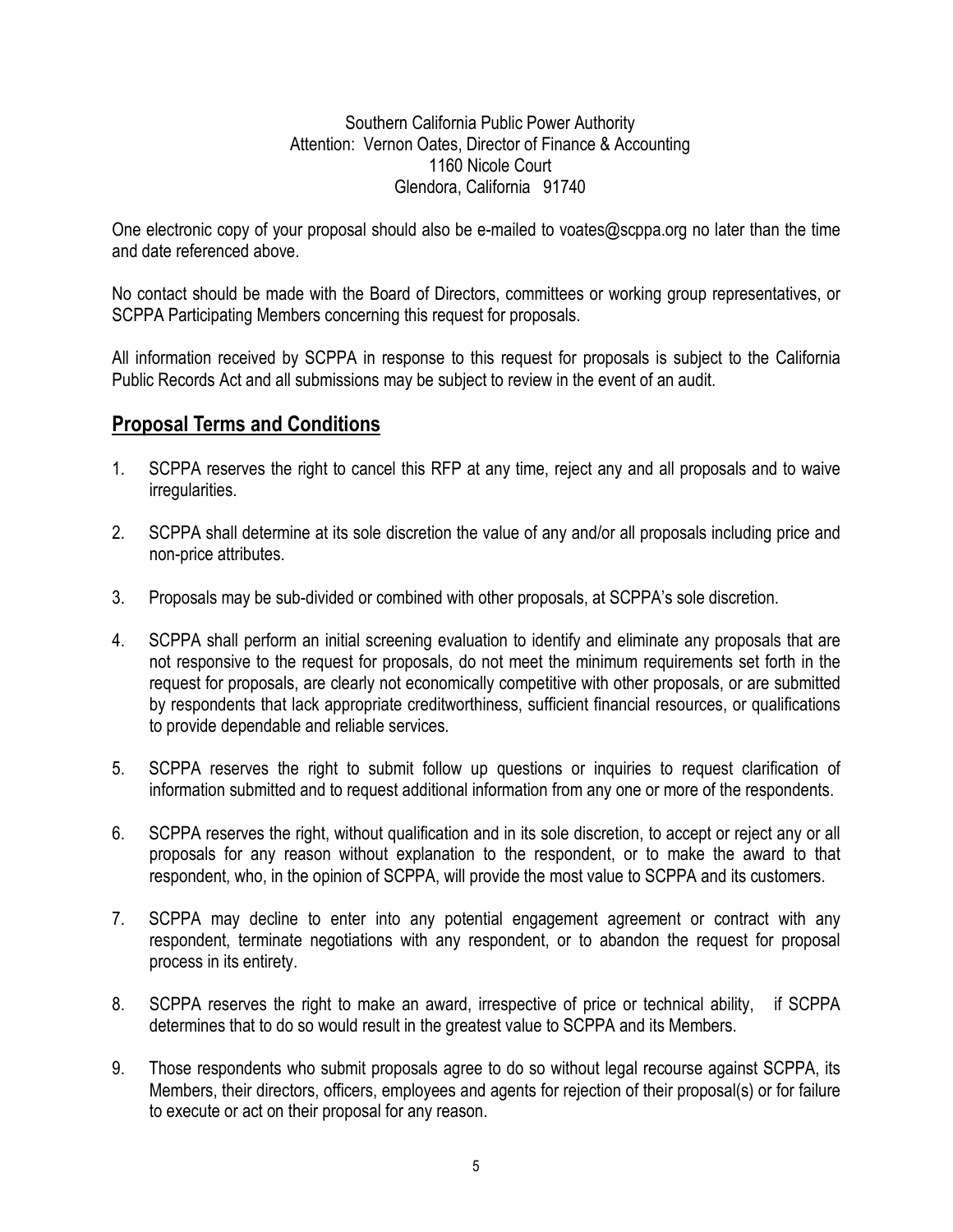- 10. SCPPA shall not be liable to any respondent or party in law or equity for any reason whatsoever for any acts or omissions arising out of or in connection with this request for proposals.
- 11. SCPPA shall not be liable for any costs incurred by any respondents in preparing any information for submission in connection with this RFP process or any and all costs resulting from responding to this RFP. Any and all such costs whatsoever shall remain the sole responsibility of the respondent
- 12. SCPPA may require certain performance assurances from proposers prior to entering into negotiations for a proposed project. Such assurances may potentially include a requirement that proposers provide some form of performance security.
- 13. Either SCPPA collectively or Members individually may respond to, or enter into negotiations for a proposal. SCPPA is not responsible or liable for individual Members interactions with the respondent which are not entirely conducted through SCPPA or at SCPPA's option or election to engage the respondent as defined within the Terms and Conditions herein.
- 14. Submission of a Proposal constitutes acknowledgement that the Proposer has read and agrees to be bound by the terms and specifications of this RFP and any addenda subsequently issued prior to the due date for a Proposal.
- 15. Information in this RFP is accurate to the best of SCPPA's knowledge but is not guaranteed to be correct. Proposers are expected to complete all of their due diligence activities prior to entering into any final contract negotiations with SCPPA.
- 16. SCPPA reserves the right to reject any Proposal for any reason without cause. SCPPA reserves the right to enter into relationships with more than one vendor, can choose not to proceed with any Proposer with respect to one or more categories of services, and can choose to suspend this RFP or to issue a new RFP that would supersede and replace this one.

### **Additional Requirements for Proposal**

- **1. Consideration of Responses:** Submitted proposals should be prepared simply and economically, without the inclusion of unnecessary promotional materials. Proposals should be submitted on recycled paper that has a minimum of thirty percent (30%) post-consumer recycled content and duplex copied (double-sided pages) where applicable.
- **2. Insurance, Licensing, or other Certification:** If selected, the proposer will be required to maintain sufficient insurance, licenses, or other required certifications for the type of work being performed. SCPPA or its Members may require specific insurance coverage to be established and maintained during the course of work and as a condition of award or continuation of contract.
- **3. Non-Discrimination/Equal Employment Practices/Affirmative Action Plan:** If selected, the proposer and each of its known subcontractors may be required to complete and file an acceptable Affirmative Action Plan. The Affirmative Action Plan may be set forth in the form required as a business practice by the Department of Water and Power of the City of Los Angeles which is SCPPA's largest Member.